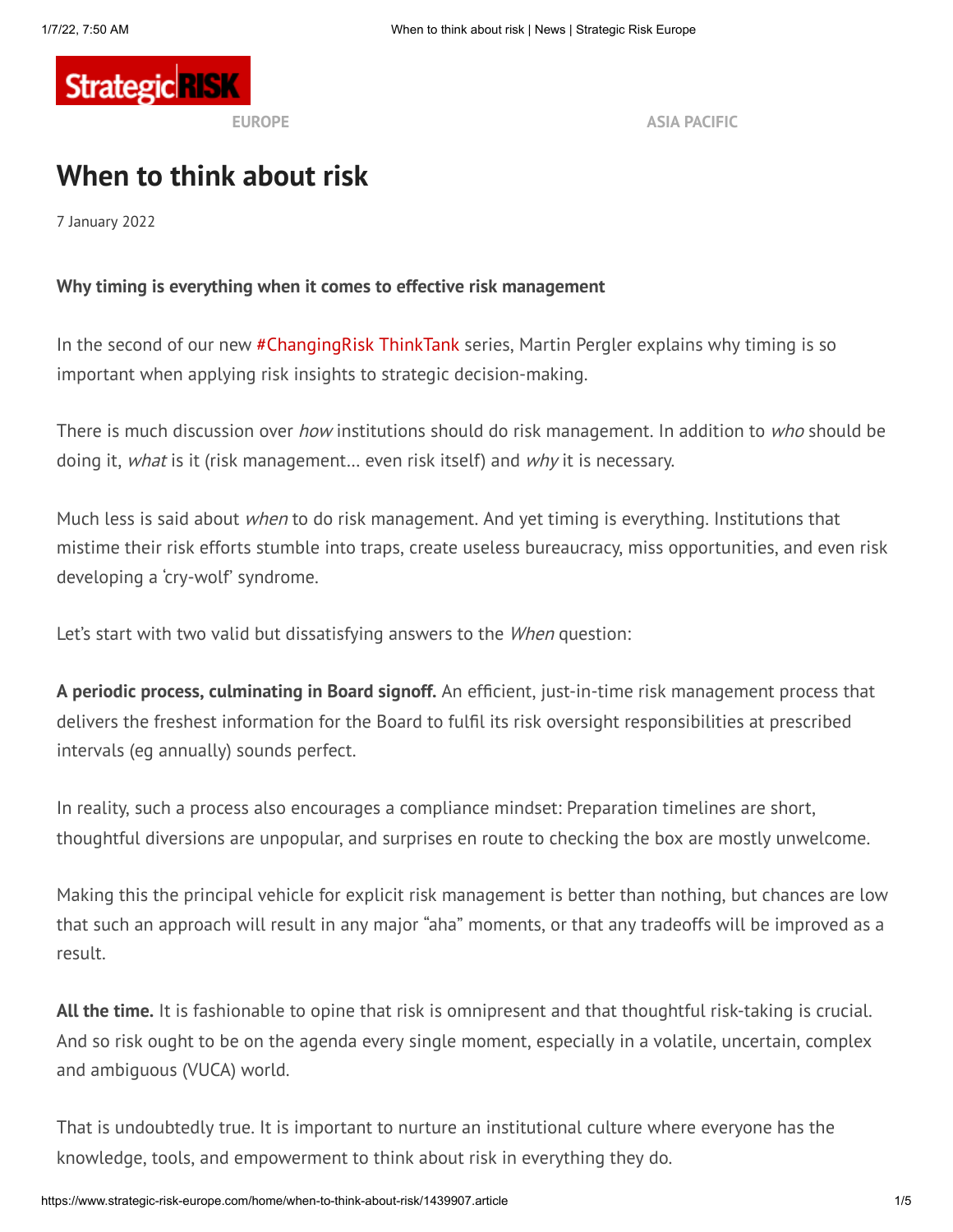And yet, "all the time" is an unsatisfactory answer since the intended question is probably, "When should we step back and think about risk *more systematically, beyond* what we try to do all the time?"

**EUROPE ASIA [PACIFIC](https://www.strategicrisk-asiapacific.com/)**

#### **More satisfying answers to 'when'**

So, let's look at a more satisfying answer to the *When* question: a set of crucial moments that underpin a more strategic approach to risk-taking. We accompany each one with concrete questions to ask – by and of Boards, executives, and risk managers – to verify that risk is being considered adequately at those essential moments.

#### **1. In anticipation of major decisions**

This includes, of course, in conjunction with the regular strategic planning process, however that cascades through the organisation. Even better, risk thinking should be an integral part of it.

# **The most important benefit of considering risk explicitly, is that discussion naturally focuses on, "What are the risks (and opportunities) to meeting our chosen objectives going forward?"**

By contrast, a periodic, oversight-focused risk process is biased towards "what could upset the apple cart right now?"

Equally, risk should be explicitly considered in anticipation of major ad-hoc decisions that involve significant uncertainty. Examples include M&A, new market entry, and major new partnerships. Often, such decisions are made 'on the fly' precisely because they are major and unique circumstances, and so bypass established processes.

There is always a time crunch, and confidentiality issues often arise when it comes to making major decisions. Companies correctly engage in hypothesis-driven thinking to identify and screen the opportunity, but can fail to consider alternative hypotheses or scenarios.

Only once the whole organisation is being mobilised to implement what has been decided, do the risk wrinkles start to appear. And yet, it is precisely at these major decision points that more value is at stake and with more uncertainty than anything reviewed in the "regular" annual risk process.

The latter (regular risk process) deals well with familiar risks that (one would hope) the whole organisation is aware of and trying to manage on a daily basis. But such an approach is mistimed for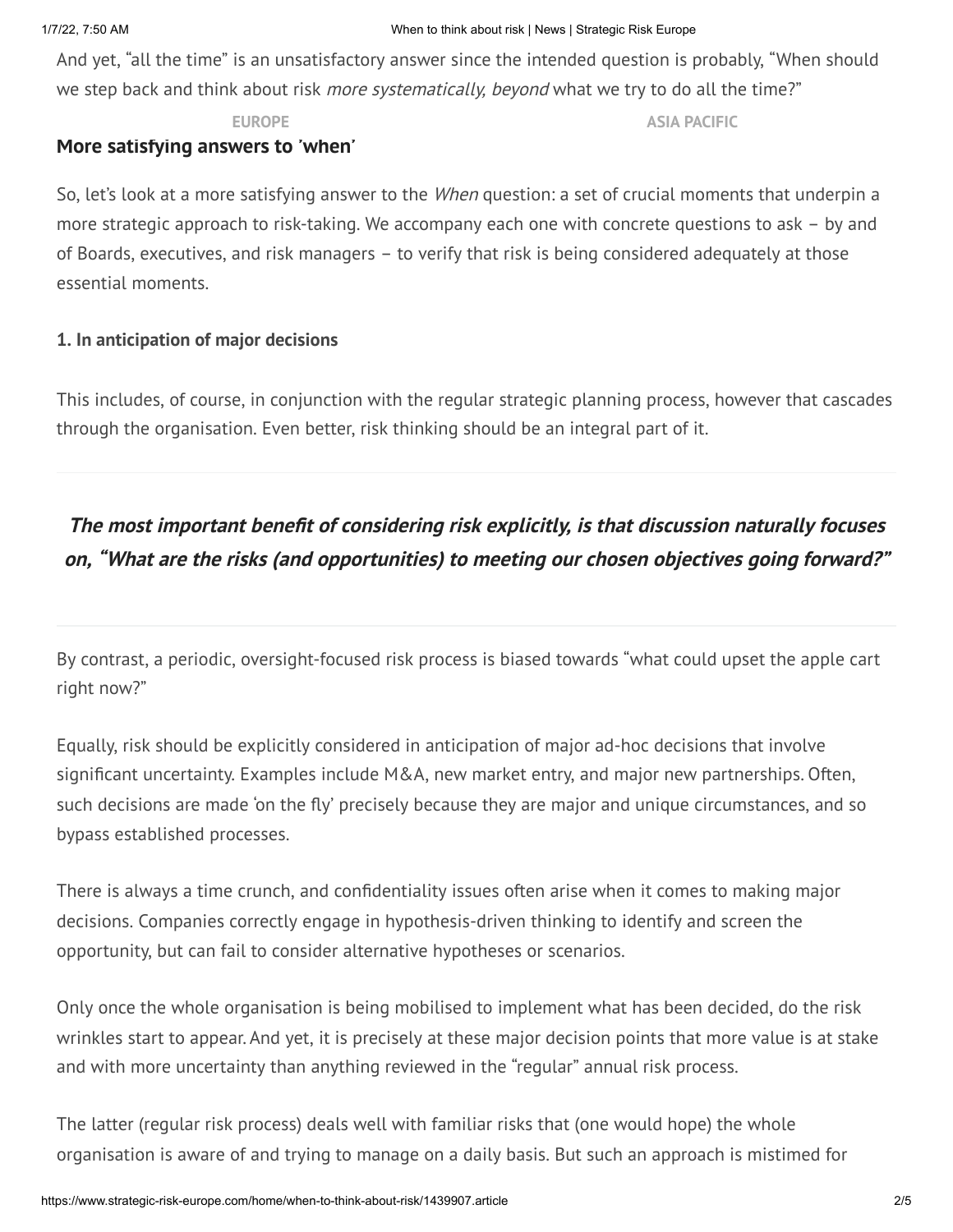episodic opportunities and their uncertainties, precisely when risk insights are at their most valuable.

#### **EUROPE**

**ASIA [PACIFIC](https://www.strategicrisk-asiapacific.com/)** 

- How does your risk process tie in with your strategic planning process? (Does it consider risks to the same objectives as your strategic plan? Does it inform the range of situations your strategic plan is purporting to help navigate?)
- When you are making (or validating) major ad-hoc or 'out of plan' decisions, are you considering enough quality information about the risks (and opportunities)?
- For the most crucial decisions, are your institution's top risk thinkers involved? And if not, why not?

## **2. Embedded within the organisation's core value-creating processes**

Financial theory tells us reward is generated in return for taking risk. Both are concentrated in a few crucial junctures in the institution's business system. These vary not only by sector, but by individual company. Usually, there is a top-of-mind primary answer.

For instance: credit decisions in a bank, flight ops at an airline, or investment decisions in a private equity firm. Typically, these number one processes tend to have risk considerations reasonably embedded, if for no other reason than the institution would have already been punished if they were not.

In my experience, the magic comes from probing a little further. What are the second, third and fourth such processes, and so on?

With a bit of introspection, the bank may conclude its second major concern is IT security, or storage and treatment of customer personal data. The airline may realise its second and third priority processes are aircraft fleet decisions and the link between fuel hedging and yield management. The private equity firm may recognise its second priority process is selection of operating partners who actually deliver value improvement.

It is easy to find examples of improved resilience and flexibility when you take a more systematic consideration of risk as part of these crucial processes, or by contrast, evidence of significant headwinds experienced by mismanaging risk in them.

## Ask yourself the following: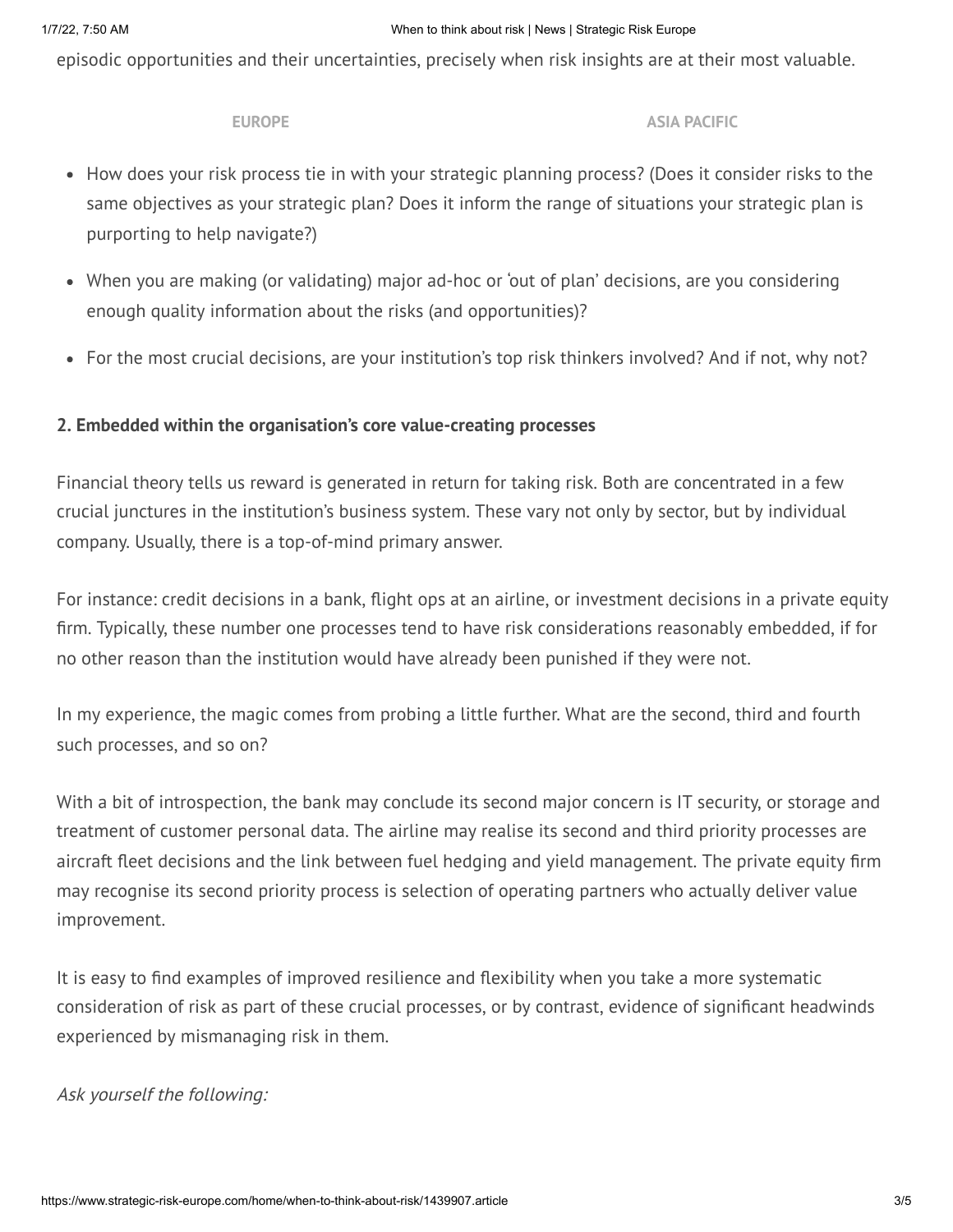#### 1/7/22, 7:50 AM When to think about risk | News | Strategic Risk Europe

What are your institution's most important value-creating and value-preserving processes? Consider not only your stated strategy, but also think retrospectively where the biggest surprises and

opportunities have actually arisen in recent years. In recent years, including years, including to [competitors,](https://www.strategicrisk-asiapacific.com/)  $\overline{a}$ which should be reflected in a different pecking order of processes versus what is typical in your industry. **EUROPE ASIA PACIFIC**

- How are risk considerations embedded in these processes? Is the timing of your standalone 'risk process' matched with the tempo of these processes?
- Do your top risk thinkers understand what happens under the hood of these processes, and do the leaders of these processes have enough risk wisdom to think systematically about risk?

## **3. When the ambient environment or the institution's objectives change**

When business ecosystem fundamentals change, institutions can suffer damage and miss opportunities by not reassessing risks swiftly enough. Ditto during periods of high, short-term volatility.

A periodic risk review process prioritises just-in-time reassessment of risks for risk oversight by the Board, but too often locks in focus for the coming year on risks that become stale.

Some risk management systems address this by defining 'early warning indicators', pre-determined alarms when the situation reaches a greater level of criticality. Unhelpfully, such indicators too often substitute semi-automation for thoughtfulness.

I have had better experience with considering risks' velocity and tagging each one with its own 'best before' date, when it needs to be reconsidered, and a responsible individual explicitly tasked to raise the alarm when the situation evolves.

Finally, it stands to reason (but is often missed) that risks need reassessing when an institution's objectives change. This may be a strategic or mindset change. For instance, many organisations are fundamentally revisiting their risk approach as they increase their focus on ESG.

Or it may be event driven: for instance: a change in a company's financing, leading to changes in cash needs and/or financial covenants. Risk theoreticians might call the latter a change in risk tolerance.

## **I'm less concerned about how it is labelled and more that it provokes <sup>a</sup> timely reawakening of the slumbering risk engine.**